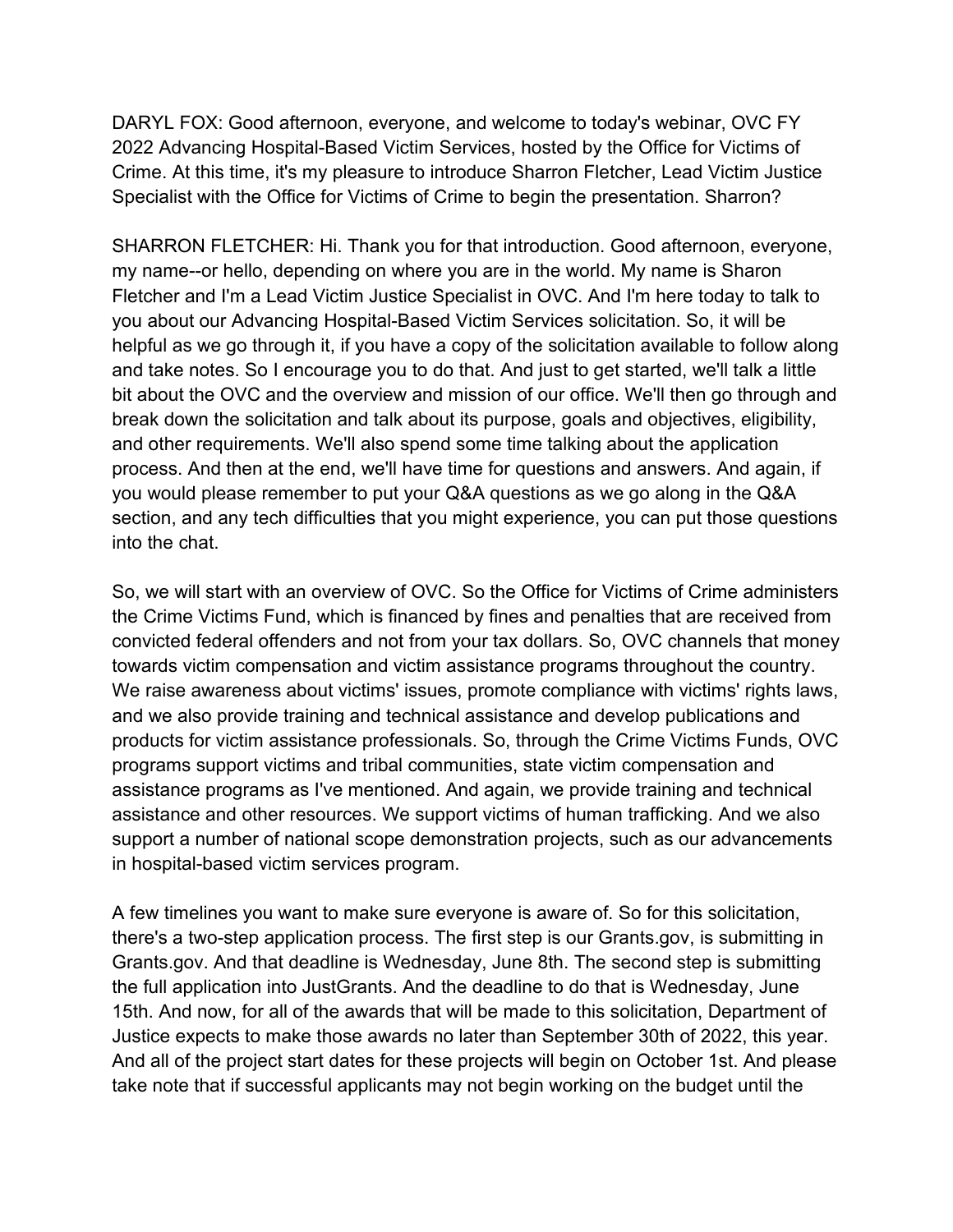budget is reviewed, I mean, receives final approval from OJP. And you'll get additional information on that process after the award is made.

So, we'll start by going through the solicitation eligibility requirements. So, we have a wide array of organizations that are able to submit applications in this solicitation. So, those types of organizations include government organizations that are at the state level, city or township level, as well as county governments, public- and state-controlled institutions of higher education. So that includes colleges and universities, public housing authorities or Indian housing authorities, Native American Tribal organizations, and that's whether or not they are federally recognized tribes, as well as nonprofits that have 501(c)(3) status, and others that also do not have a 501(c)(3) status with the IRS. And then lastly, for-profit organizations that would also include tribal for-profits. However, all for-profit organizations must agree to forego any profit or management fees. And these eligibility requirements are also outlined on our solicitation cover page. So that's right there on the front page of the solicitation.

So, the goal of our advancing hospital-based victim services program and solicitation is to support evidence-based models, practices, and policies that improve partnerships between the victim service field and hospitals to increase support for crime victims. And in this solicitation, we are specifically focused on increasing supports for victims of gun and community violence. So, the objectives of these partnerships that were mentioned are to provide comprehensive, coordinated, culturally relevant, and trauma-informed services and supports that address the full range of victim needs. So, again, this solicitation is specifically focused on funding projects that are responding to community violence and victims of gun violence. However, sites are able to consider using other related approaches to support multiple types of victimization in their proposed projects.

A few solicitation requirements we want to go over and highlight. Applicants should include detailed descriptions of their specific approach they plan to use and the specific types of victims they will reach and how those approaches will improve outcomes for those victims. Applicants should also include detailed explanations of how their partners will assist in meeting the complex needs of victims. And these details should also cover how any referral networks and collaborations between the hospital program and other organizations, such as law enforcement or other nonprofit and public agencies in your area, will be strengthened for the purpose of improving responses to victims of gun and community violence. Each project must respect the decision-making independence of crime victims, support self-sufficiency, and promote victims' feelings of increased safety and well-being. So that is a very strong tenet that OVC is focused on making sure our programs uphold. We also want to make sure that the services provided in the project do not have to be offered at the hospital itself. So, while we understand the hospital will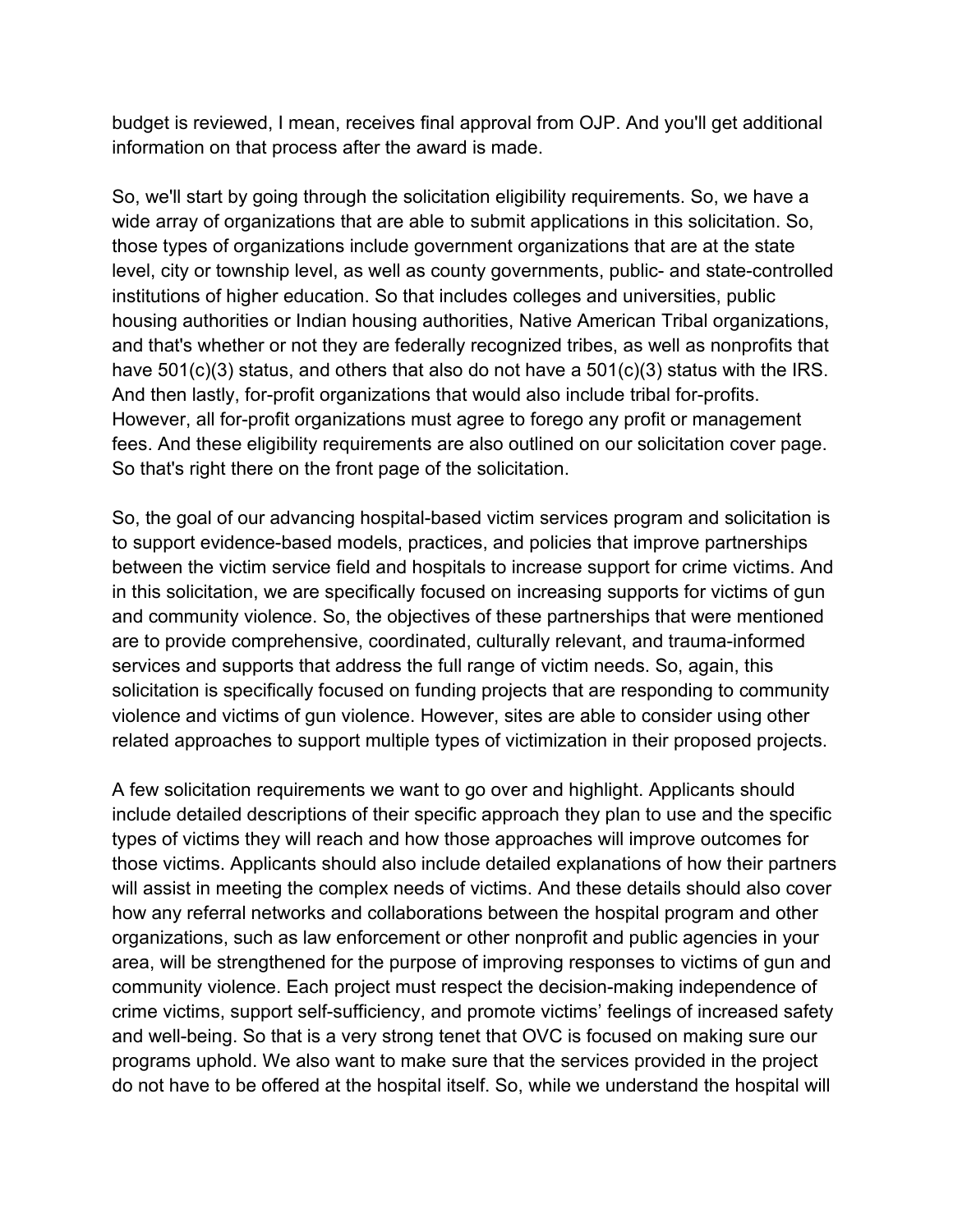be used as that connection point to enroll participants into the programs and connect them to services, we are hoping that these programs will also be establishing a network of support with other programs and projects or other providers that are in the surrounding community, so to make sure that these services are easily accessible for the survivors that are participating in the project.

One solicitation requirement of significance we want to highlight is that each applicant is required to work with a local research partner to track and evaluate their efforts and use that data to make program improvements. So, we are asking that each applicant use at least \$25,000 per year of their budget to support this local research partner and that partnership. And the partnership be an independent entity that is not connected directly or indirectly to the applicant agency. And to outline what that partnership looks like, we're asking that each applicant submit a memorandum of understanding or MOU or a letter of support or intent from the partner with the application.

So, a few activities that might be included and these are only intended as examples. They are not the only things that you're able to do. We do encourage applicants to use innovation and to be as, you know, thoughtful as possible in what they're proposing, but a few examples of activities that might be included in this proposed activities in the solicitations are creating trauma-informed services and supports for survivors that are identified by program advocates or case managers and other staff when entering hospital emergency departments, funding positions and training for hospital staff on the use of screening tools and other methods to identify victimization and trauma, conducting training for staff on the use of victim-centered and culturally relevant and trauma-informed of course approaches when working with survivors, as well as again finding partnerships to expand that network of support services available for survivors and the surrounding community so that those services are easily accessible for the participants. And then lastly, using multidisciplinary teams linked to the hospital to identify and address service gaps and barriers that improve agency responses to victims and create a seamless network of services for survivors.

A few deliverables that we intend for these projects to produce include submitting quarterly financial reports and semiannual progress reports in compliance with our DOJ grant requirements. So of course, there will be a required reporting, as well as participating in conferences and meetings hosted by the Health Alliance for Violence Intervention or the HAVI, OVC, and other partners. And I'll note too that the HAVI is the dedicated training and technical assistance provider for this initiative and will be working specifically with the sites that are funded through this solicitation. And then last deliverable I will highlight is each of the sites that are selected will be required to submit a final report when the project is over to describe how the grantee implemented its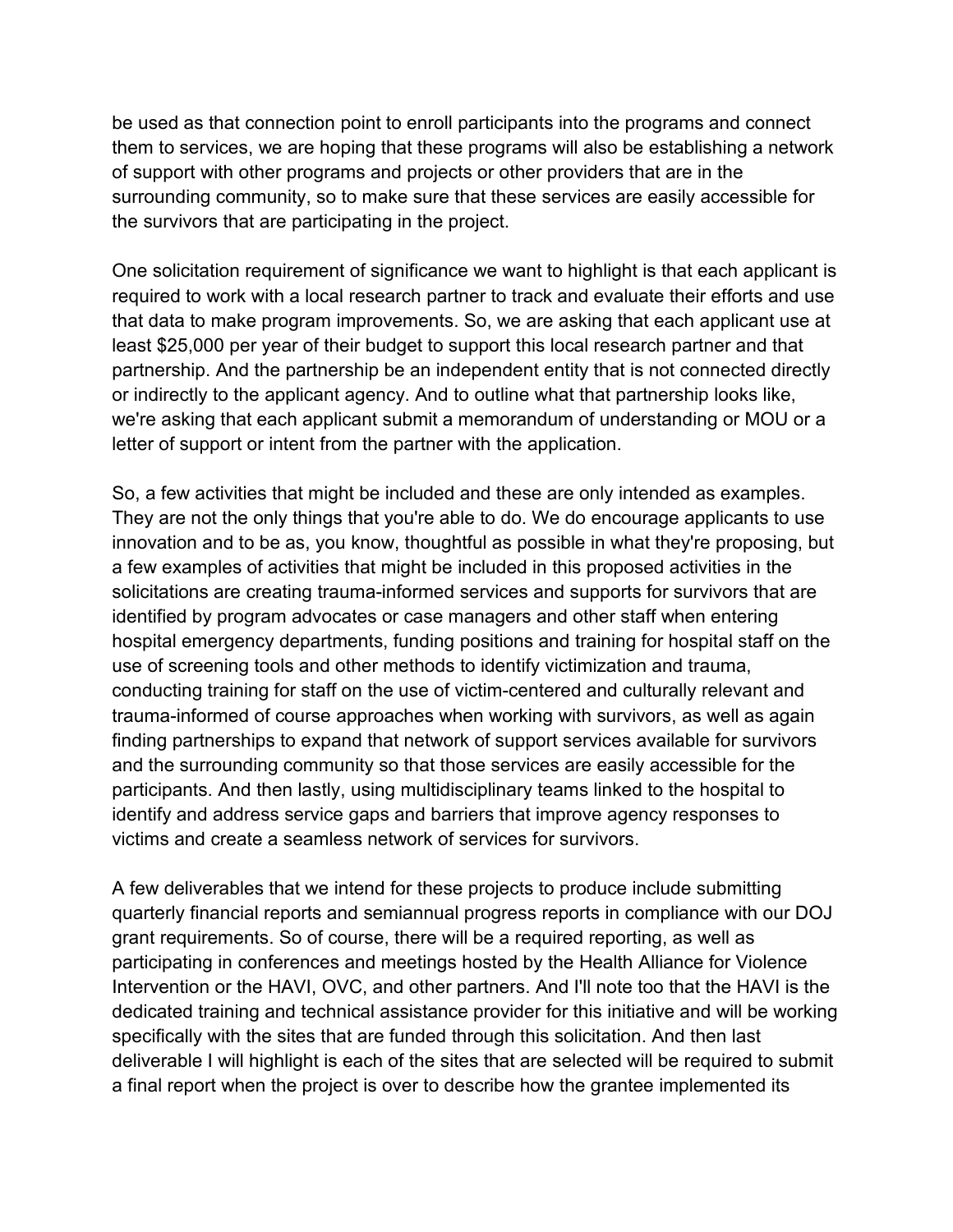project and talk about its partners, areas of success, and lessons learned from the program data collection and evaluation efforts.

So OVC's role in the project will be, of course, reviewing and approving any major plans that are submitted. So that would be your program narrative and other pieces that you are submitting. And that would also include changes to those plans and key decisions around project operations. OVC would also be of course, involved in reviewing and approving any major project-generated documents and publications, things of that nature. We also will be providing guidance on significant project plans and participating in training events or meetings, as well as of course, selecting the participating demonstration sites through the application process that were described here today in the solicitation.

So, you'll also notice in this solicitation that there are several priority areas that applicants are able to apply under. So through these OJP priority areas, applicants are able to--well, they're basically--I'll back up and say that our priority areas reflect OJP's commitment to advancing work that promotes civil rights and racial equity, increases access to justice, supports crime victims and individuals impacted by the justice system, strengthens community safety and protects the public from crime and evolving threats, and builds trust between law enforcement and the community. So, and these are all outlined in the Priority Consideration Supporting Executive Order 13985, Advancing Racial Equity and Support for Underserved Communities Through the Federal Government. So, in support of this executive order, OJP and OVC will give priority consideration to applications that include projects that will promote racial equity and the removal of barriers to access and opportunity for communities that have been historically underserved, marginalized, and adversely affected by inequality when making award decisions. So to receive this consideration, applicants must describe how the project will address potential inequities and barriers to equal opportunity and contribute to greater access to services for underserved and historically marginalized populations. And that is specifically to receive consideration under Priority 1(A). For those applications that are interested for 1(B), we will give--we, meaning OJP and OVC, will give priority consideration to applicants that can demonstrate their capabilities and competencies for implementing their proposed projects are enhanced because the applicant is a culturally specific--or identifies as a culturally specific organization. So, to receive this additional priority consideration, applicants will describe how being a culturally specific organization, again, will enhance their ability to implement the project and also specify which culturally specific populations are intended to be served or to have their needs addressed under the proposed project. And we'll go through this again, these priority considerations again later on in the webinar. So, but we want to go through this now just to give you a heads up.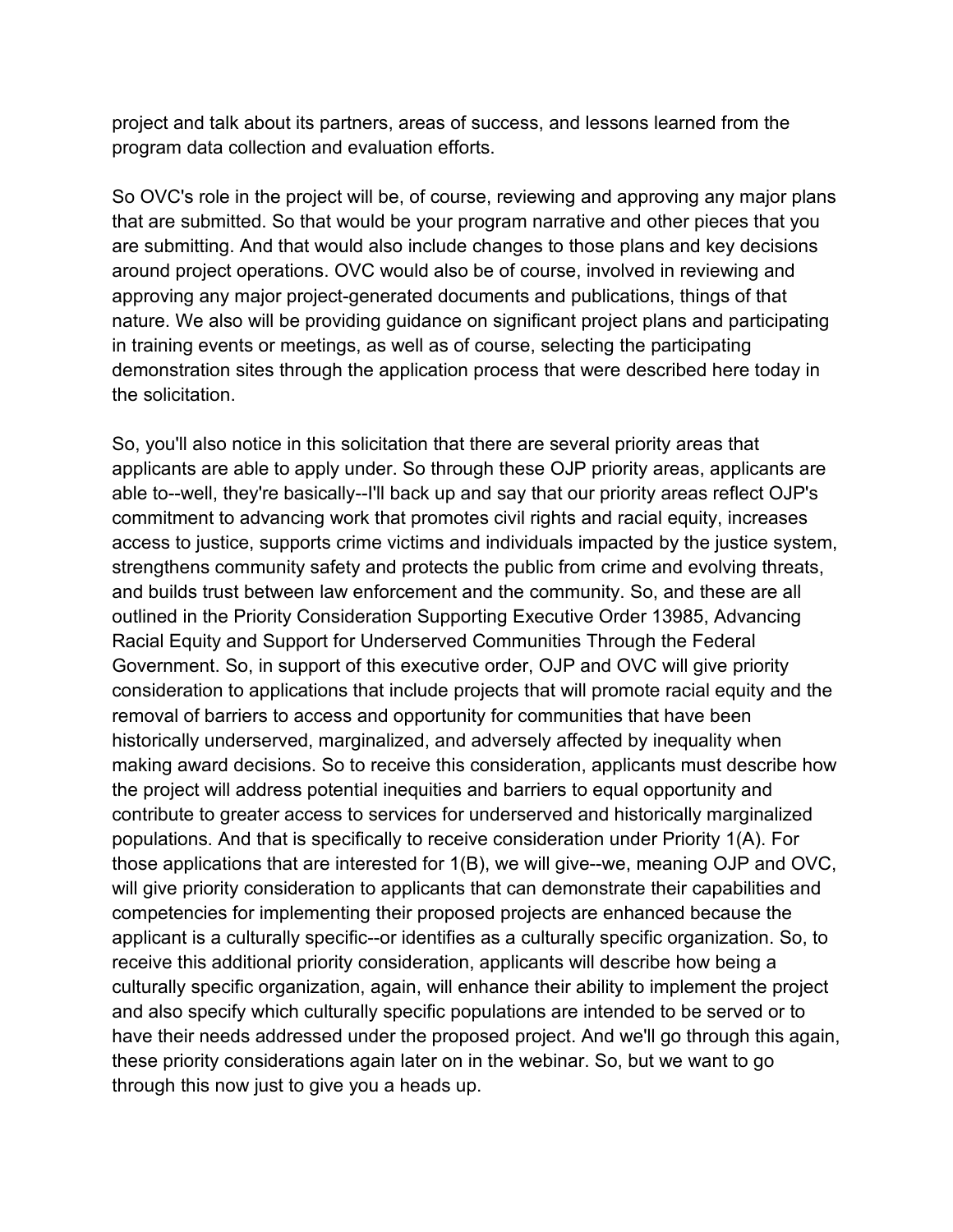And then lastly, the second priority consideration area is for those organizations that are connected to the White House Community Violence Intervention Collaborative. So OVC will give priority consideration to programs connected to CVIC efforts in their jurisdictions. So to receive this consideration, applications need to identify their connection to the CVIC in their program abstract, explain how program or site efforts will strengthen the local community violence intervention infrastructure and provide services to communities impacted by gun and community violence in the program narrative, and also submit at least one MOU or letter of intent or support from a lead partner involved in the local CVIC effort as an attachment to the application. And so, for additional information on these priority areas, please see the solicitation and then I see too that there is a link that was in the chat where you can also link to see more details on these priority areas.

So, through this solicitation, OVC anticipates making three awards of up to \$500,000 each, which brings the total of funding to be awarded through this solicitation to \$1.5 million. The awards will each start--their period of performance will start on October 1st of this year, and it will last for 24 months. So, that period of performance or award period will start on October 1st of 2022, this year, and end in 24 months on September 30th of 2024. And these awards will all be made as cooperative agreements, meaning that there will be substantial involvement between the awarding agency, which is OVC, and the recipients during that performance period.

So next, we are going to go over the Application and Submission Information. So, each of your applications that are submitted must have these requirements that are outlined here. So, each submission has to include and that is to meet the basic minimum requirements to advance to peer review and receive consideration for funding. Each application must include a program abstract, a program narrative that contains these four elements, a budget worksheet and budget narrative, as well as other attachments that are all outlined in the solicitation. And please keep in mind as this--it's highlighted here in red on your screen, that if you fail to submit any of these required documents, the application will not be considered for funding. So we will now take a little time to go through what each of these pieces entail.

So, the proposal abstract, which should be no more than 400 words, summarizing the proposed project, including the purpose of the project, primary activities, expected outcomes, identify the service area, intended beneficiaries and subrecipients, if they are known at the time of application, will be completed in JustGrants web-based form. So, this piece goes directly into the JustGrants system. This abstract should be written in third person and will be made publicly available on the OJP website if the project is awarded. And also note, please remember to indicate connection to the White House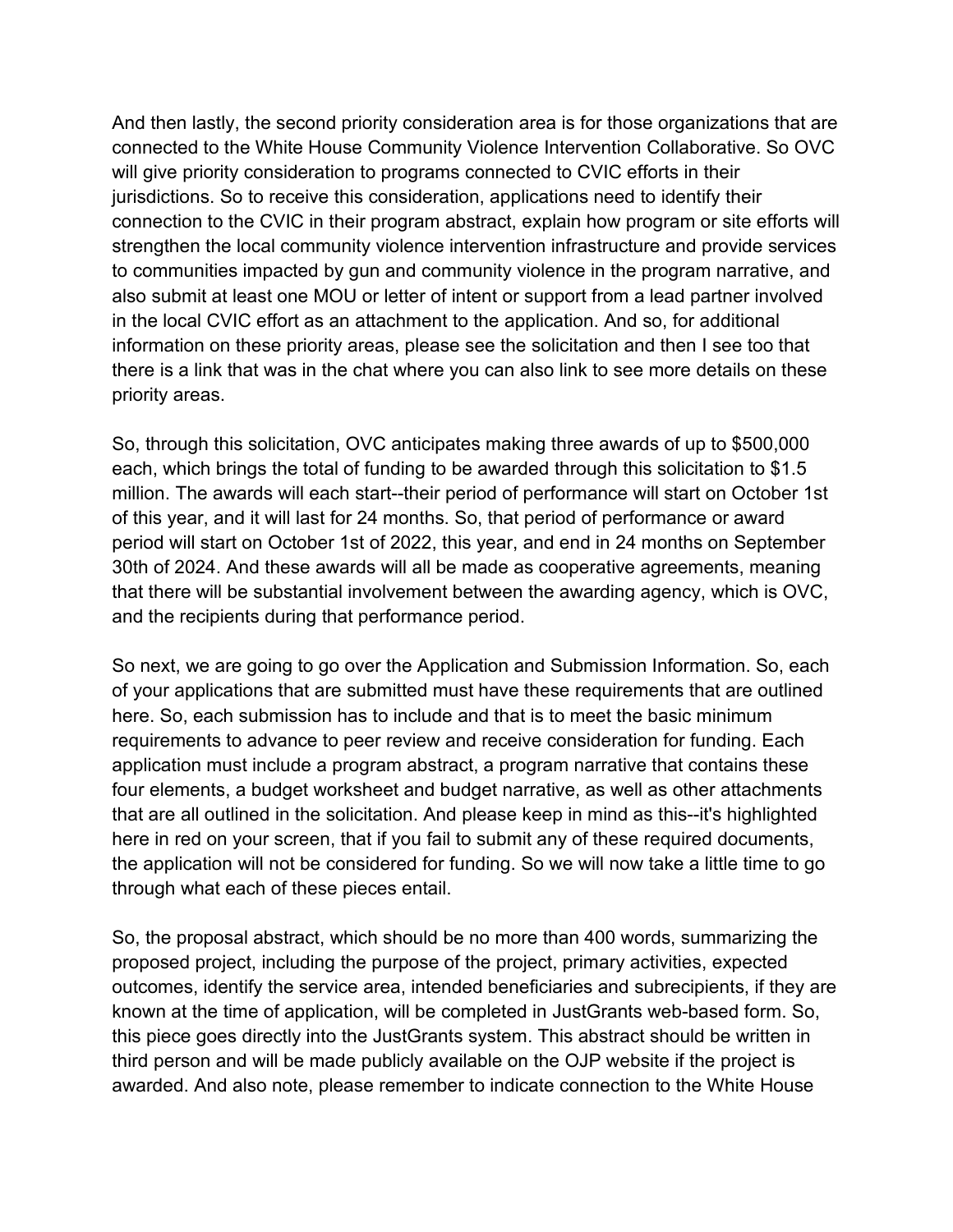Community Violence Intervention Collaborative on the program abstract if your program is intending to claim one of those priority areas for consideration. The proposal narrative should adhere to the proposal format requirements that are outlined in the solicitation. And again, keep in mind if the proposal narrative does not comply with the link-related restrictions, which is 25 pages, then it can be bumped out and considered noncompliant. So please be sure to follow that. And again, the narrative should be double spaced using 12-point font, one-inch margins, no less than that, and not exceed 25 pages. And please be sure to number your pages so that we keep everything in order. And this can be submitted as an attachment in JustGrants.

Again, the following sections are part of the proposal narrative, your statement of the problem, your project design and implementation, as well as your capabilities and competencies. And last, the plan for collecting the data required for the solicitation's performance measures, okay? So be sure to outline all of the grant requirements and make a plan to fulfill each and every requirement. I know it seems daunting, but it can be done. So we'll go through these components of the proposal narrative, okay? So we'll start with the statement of the problem. In this section, you must describe how the funding will support the project's value to victim services or to the field by meeting the goals. Describe how the funding and the goals of the solicitation are the same. You want to describe how the funding will support the project and meeting those state goals using data to provide the evidence that there is a need for the effort and demonstrate the scope and size of that need. You want to make a convincing case that the project addresses a gap in existing resources. Also, this is a great space for you to also talk about if you're receiving funding from other sources, how will the OVC funding leverage and support that funding that you're receiving from another source?

The project design and implementation section. This section should include goals and objectives and activities that are aligned with the solicitation. You want to make sure you're being brief, concise, and clear, and then you want to make sure that you're creating solid goals and measurable objectives, and you want them to be smart, okay? So those objectives should be specific, measurable, attainable, realistic, and timebound. So focusing on the future and setting a realistic timeline to complete the project is what we want to do in this section. Applicants that are seeking priority considerations, and the Priority 1(A) should be sure to address in their project design and implementation, how the proposed project will promote racial equity, and/or the removal of barriers to access and opportunity, and/or contribute to greater access to services for communities that have been historically underserved. And then those applicants that are seeking priority consideration for connections to the CVIC should explain how the program is connected to efforts in their jurisdiction to strengthen the local community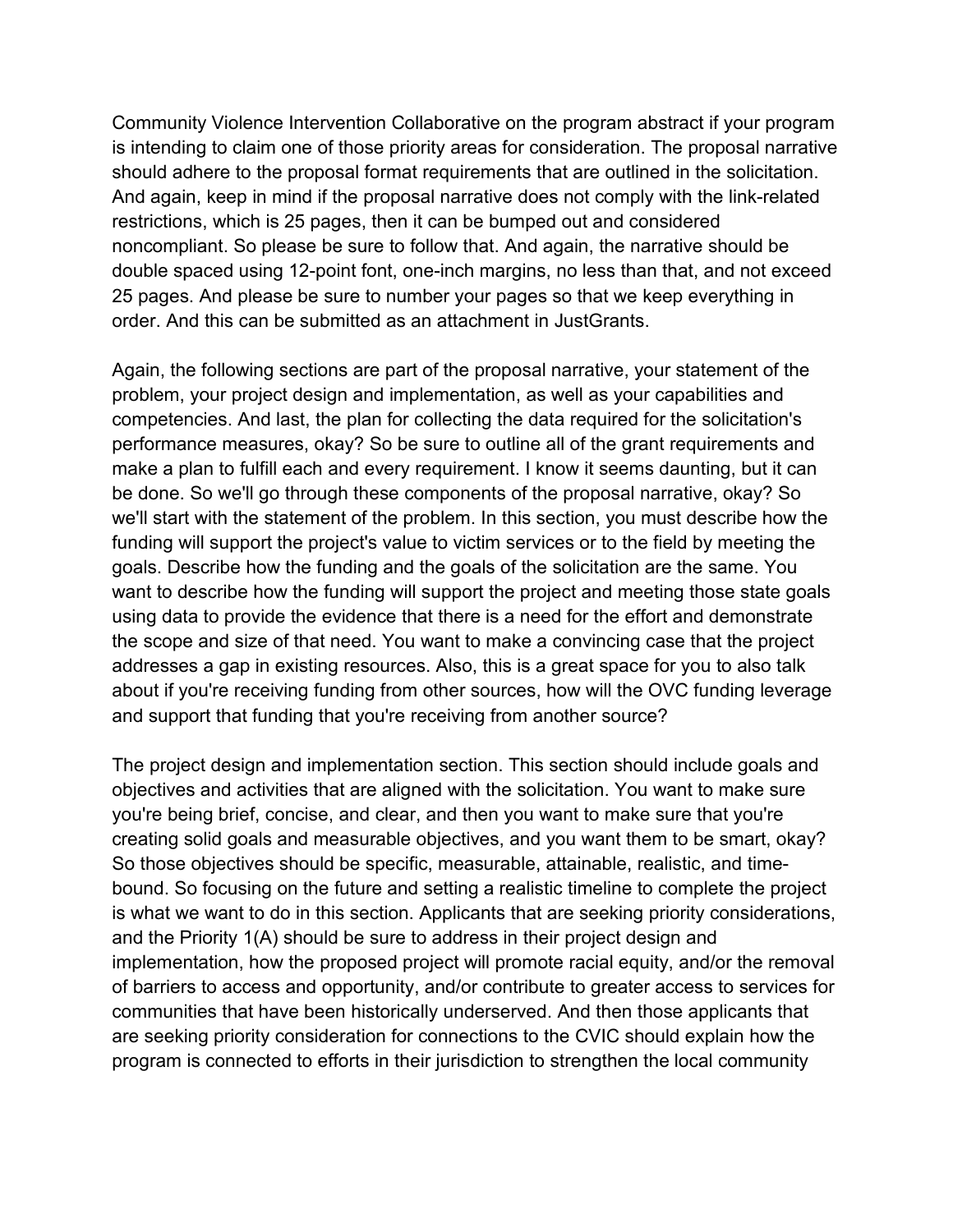violence intervention infrastructure and provide services to communities impacted by gun and community violence.

Also next, moving on to the Capabilities and Competencies section. In this section, you want to explain the roles and responsibilities of the lead agency. And also really give a good plan for communicating with the multidisciplinary team, and other agencies and partners. We want to make sure that we're describing the project's organizational structure and operations. And we also want to make sure that we attach a copy of the applicant's organizational chart. This section should also identify a coordinator within that lead agency that's responsible for overseeing these program efforts. And that individual should be empowered to lead the effort, and have the ability to really show how they're leading this well-designed staff-supported structure and have the capacity to oversee all of those programmatic and financial responsibilities that are outlined in the solicitation. This is also an area where we would ask that applicants discuss any previous or current experience they have providing victim services using multidisciplinary partnerships and balanced public health approaches, as well as datadriven strategies. And then we also would love to see in this section the personnel listed that will be in addition to the identified coordinator that will be supporting the program and responsible for managing and implementing the major stages of the project. And this is a great spot also to describe how each of those staff members have any unique qualifications and enable them to fulfill their responsibilities. One last note again, going back to our priority areas of consideration. Any applicant that is seeking priority consideration for Priority 1(B) should describe in this section how being a culturally specific organization will enhance their ability to implement the proposed project and specify what culturally specific populations are intended or expected to be served under this project.

Moving to the plan for collecting data. So our performance measures are parameters that measure the progress of meeting that goal. So it's a common language linking your plans and your performance, and consists of your program's inputs, activities, outputs, and outcomes, and so all of these are things that might be contained in a logic model. So while this data satisfies the reporting requirements for the grant, it also provides an excellent opportunity to self-assess the program and the agency's processes. So as a first step, reviewing the program performance measures and focusing on the numbers, narratives, or other data that will need to be collected to answer the questions posed by OVC in that reporting space. You'll also have--once you develop a firm understanding of the type of data that you need to collect, you will be able to formulate a plan for how the agency will collect the data and report it back to OVC. Performance measures for OVC programs and other resources can be found on the website. And that's also highlighted in the solicitation, that link. And so in this section, that said, what you will do to respond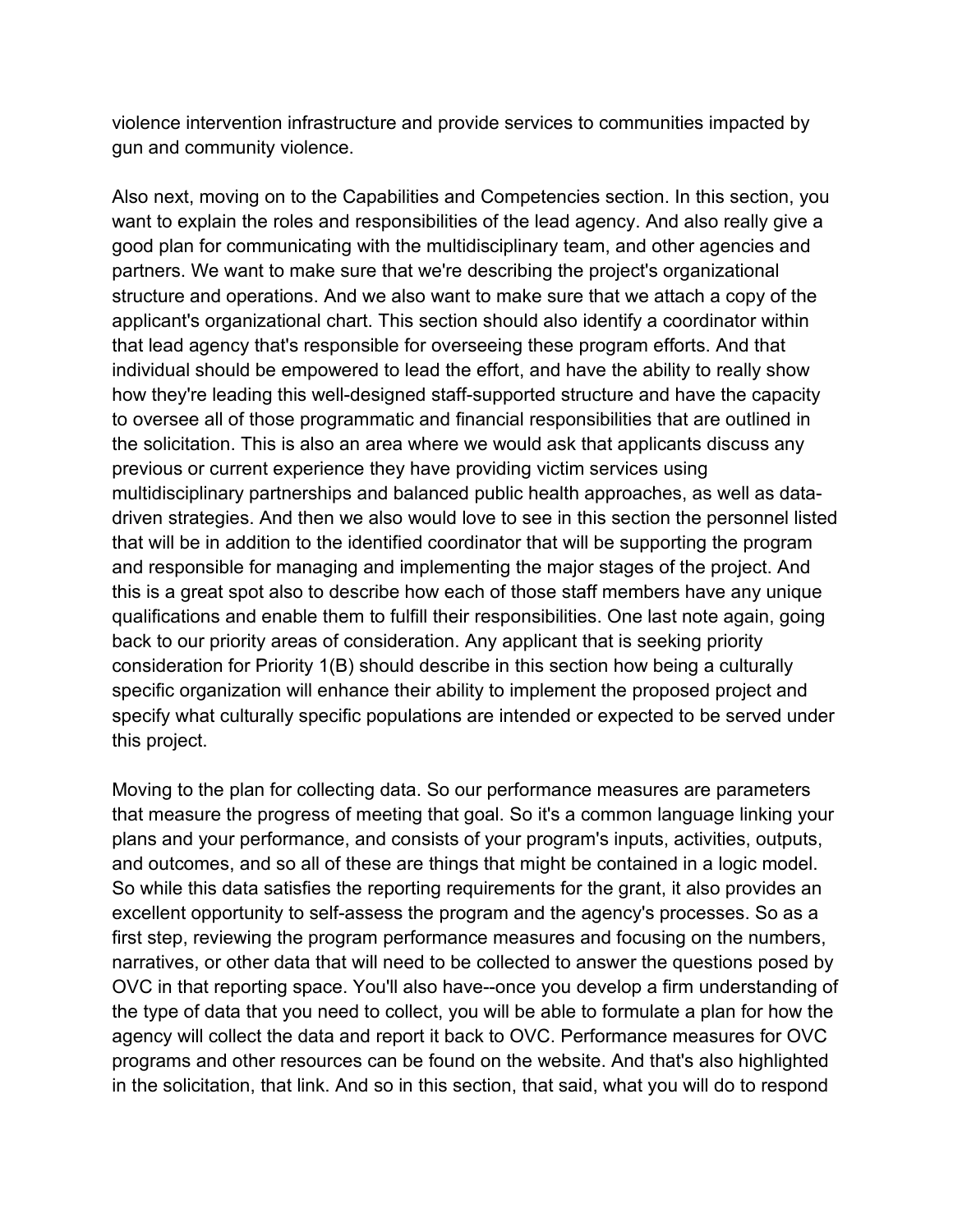is, applicants will provide a plan for collecting all of that performance measure data that's required in the solicitation, and then also describe the qualifications of the staff that will be responsible for collecting the data and reporting those performance measures in JustGrants.

Moving on to the budget, this can be submitted in the JustGrants web-based form, okay? So we ask that you break out those costs by year reflecting the 24 months of the project period, so that's 2-year period. Applicants are able to review and encouraged to review the budget preparation and submission information section of the OJP grant's application resource guide for details on the budget and associated documentation such as information on proposed subawards, proposed procurement contracts under the awards, and pre-agreement costs. And questions around budget and examples of allowable and unallowable costs can be directed or you could find a lot of information to answer those questions rather in the DOJ Grants Financial Guide. And that link is also available in the solicitation. In the budget, applicants that are interested in Priority 1(B) consideration and are seeking that based on the identification of at least one proposed subrecipient or themselves as a culturally specific organization. This is in the budget is where you'll need to make sure that you are showing at least 30% of the budget is going to a culturally specific organization as a subaward, if that is the consideration that you wish to use.

So just as though your objectives and goals should be SMART, we want your budget to be SMART too. So your budget should be specific, measurable, achievable, relevant, and time-bound. So it should be specific when listing all of your expenses and the various budget subcategories. It should be measurable. If you use the budget template within the system, then you'll be able to adhere to measuring your budget appropriately. And this is by using that computation column in the budget that's already in the system. Your budget should also of course, be achievable and attainable. So to ensure your budget items are achievable or attainable, it should make sense. So is there enough work for your project director to be hired in full time? And on the flip side, do you have ample resources included in your budget to meet your objectives? If there's required training for staff to attend in a given area, are you including enough money to cover that? So these are some of the questions to consider. Is it relevant? So if you put your timeline next to your budget, are you sure that each item is accounted for? And if so, are you listing hiring a project director in your timeline and discussing that project director's role in your project design so that it would be relevant to include that project director in your budget?

So again, making sure that those connections are clear from the program narrative to the budget are so important, as well as making sure your budget is time-bound and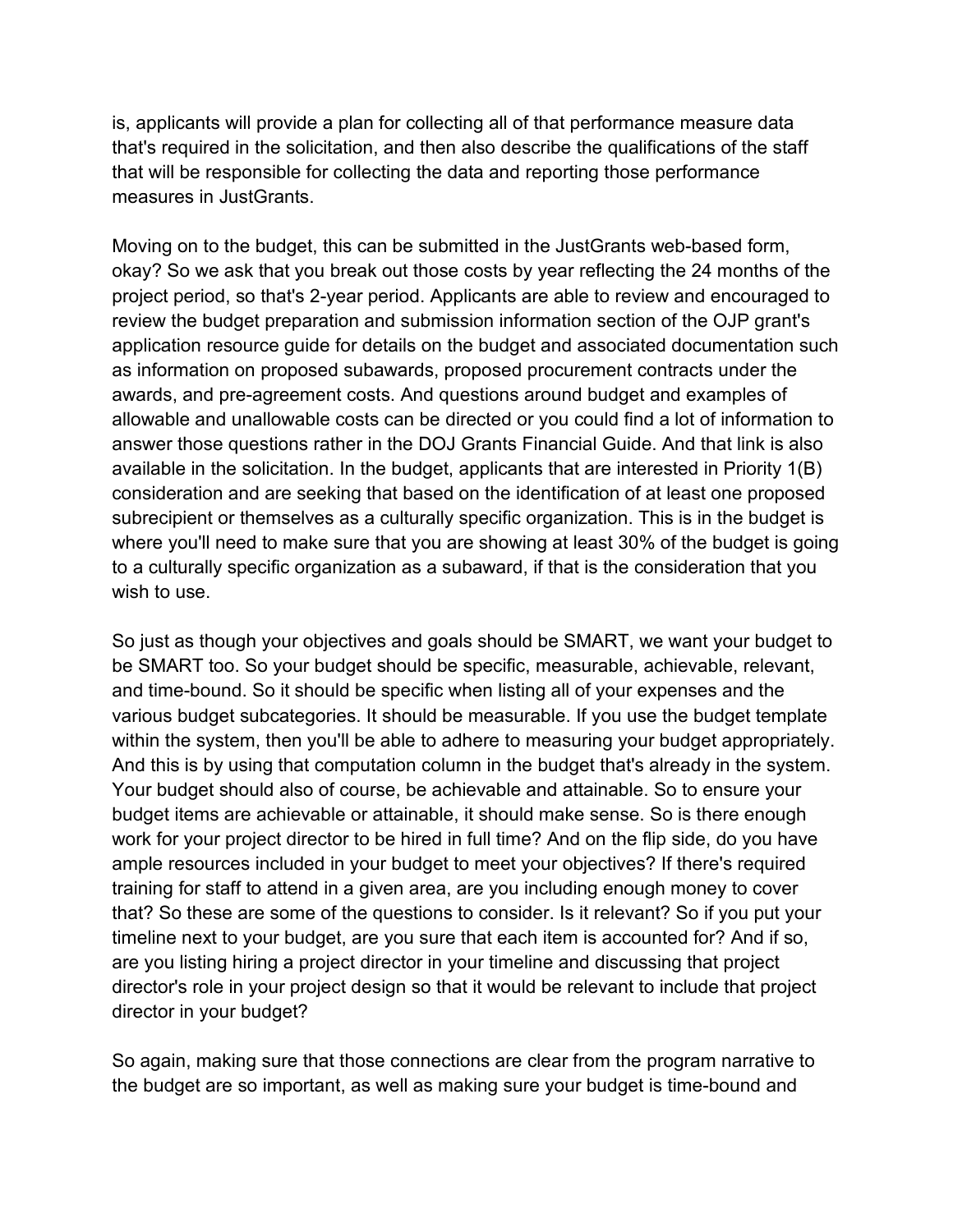broken down by the year or by month, if that is more relevant to what you had in mind. So it's important to pay attention to the duration of the grant. And if you're applying for a grant that is for a 2-year period, we definitely want to see a full 2 years covered in the budget, broken down for your personnel computations, like on an annual basis, any rent or supplies should be broken down by a monthly timeframe to show how those are being allotted and budgeted for and things of that nature.

So this screen lists some of the other documents that need to be included with your application. So along with the three requirement documents, the following documents, which should be included in the application, some of these will be included as attachments, some are included such as like this disclosure lobbying and disclosure of duplication and costs. Those are some--and certified standard assurance. Those are certifications that are included in the system. So this is a list of those different pieces that would be submitted along with the application.

So, some of the hallmarks to an outstanding application are using simple and concise language. Your information that you present should be very well organized, right? Definitely use tables, and graphs, photos, and other images where possible. But do keep in mind those page limitations. Definitely be realistic about how you are going to achieve your goals. And it's very important and I encourage you all to definitely try your best to get feedback from those who may run the project, because they'll have different insights to how the project runs, and will be able to give you good feedback to let you know if what you have makes sense and is how things flow. Definitely make sure the proposal is consistent with the solicitation, of course, and then check, recheck, and check again to make sure you have everything you need as far as the budget grant requirements, references, and other details that are outlined in the solicitation.

So, some of the few reasons that may have been cited over time through the years for weak applications, and these are just shared so that you can avoid these pitfalls are one, being too ambitious or lacking focus in your proposals. Be sure to--again, that's where being concise and making sure that what you're able to do is consistent for the timeline. So 2 years, a 2-year grant period isn't a long time, so you want to make sure that whatever you're proposing are things that can actually be achievable and not too ambitious. Applicants lacking appropriate expertise to carry out the proposed project. Again, this is where it's very important to remain realistic about what can be done within a given time period with the amount of money that you might receive through this award which is up to \$500,000. And then also, making sure that you are being clear on the number of partners and those qualifications of staff that are going to be included in the project. No evidence of feasibility, do not assume reviewers are as familiar with the project as you are. So again, if you have different innovations or different strategies and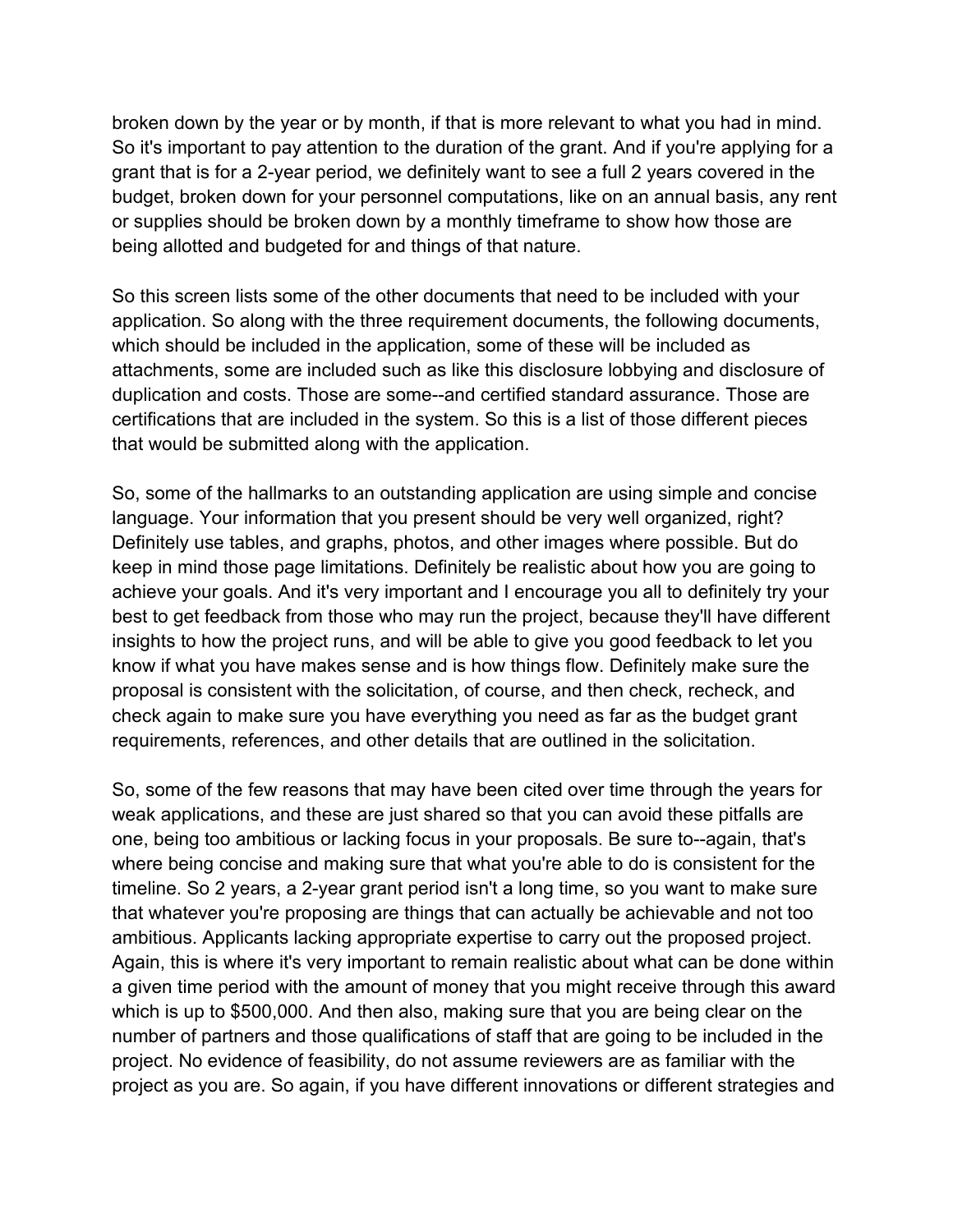approaches that you're using, please be sure to be clear about what those are and adding any citations or examples. And as far as poor writing and a lot of errors, this is where it's very important to make sure that you're checking your work and having others review to make sure that they are perhaps catching things that you could miss after having spent long days staring at the screen, because that happens to all of us.

So next, we will go over the application process. So applications are going to be submitted in a two-step process. The first step of that process is submitting in Grants.gov by the June 8th deadline. And then the second step is submitting the full application into JustGrants by our June 15th, 2022 deadline. I also want to note that there are several outages planned between Grants.gov and JustGrants in the month of May. So please be sure to check both of those websites for timeframes from when those outages will occur. So in this space of the grant's lifecycle, we'll say applicants will be submitting both web-based forms and attachments based on the requirements of the solicitation. So the process of submitting an application in JustGrants begins in Grants.gov. So that's the first step in the application process. Once you've located the funding opportunity with DOJ, then you submit the 424 and the SF-LLL in Grants.gov. And that's step one. And then, the full application is submitted in JustGrants by that second deadline of June 15th. So again, just to--repeating for emphasis, step one, you will apply in Grants.gov. So the first step of doing so is making sure you're registered in Grants.gov and looking for that funding opportunity and application package on the Grants.gov website. You can also enter your email address, so that you can start receiving notifications of any changes to the opportunity package before the closing dates.

And then, the second step for the Grants.gov piece is then you will submit the 424 and SF-LLL in Grants.gov. So after that is done, within 48 hours of submitting those two documents, you will receive two notifications from Grants.gov. One will confirm the receipt of those documents and then the second will state whether or not the documents were successfully validated and submitted, or if they were rejected due to errors, and they will have an explanation if that is the case. So you'll have time to go in and make changes and respond to any errors that are identified. So again, step two is to submit the full application into JustGrants here at the JustGrants website by that second June 15th deadline. And that's where you'll be submitting all of your attachments, as well as completing the web-based forms in JustGrants. So there are certain web-based forms that must be submitted directly into the JustGrants system. Your proposal abstract and solicitation are two of those. For those who are return users, you will need to submit your goals, objectives, deliverables, and timeline just like before, and those pretty much make up what that program narrative will be comprised of. And you must make sure your budget information is included in the budget detail form as well as the disclosure of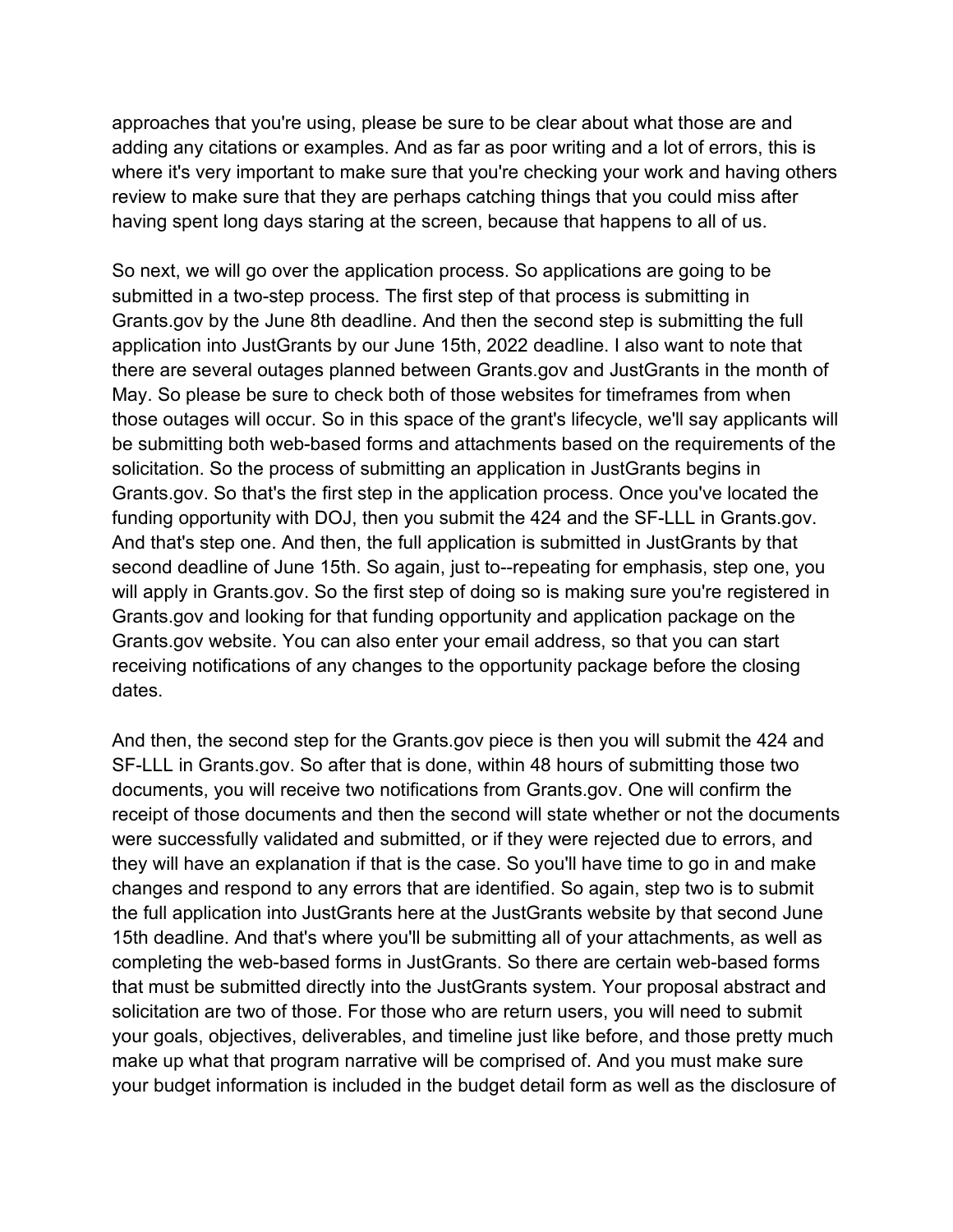duplication in cost items. So you really do need to pay attention to these required sections. If the section is required, you must submit it. I will add that you are able to submit attachments to support or in addition to your program narrative and budget detail. However, you are not able to skip the web-based forms for the program narrative and budget details. So please keep that in mind.

So after you have submitted your application, you're probably wondering what's next. So, once all of the information for the solicitations have been reviewed, then your entity or the organization that applied will be notified what happens before September 30th and along the process. So the system will notify your entity administrator and authorized representative when deadlines for applications have changed. The application submitter, entity administrator, and authorized representative will also be notified when the application is received in JustGrants from Grants.gov. And then the entity administrator is notified when the award notifications have been sent. So there are different checks that are going to be happening and made throughout the time period that the application process started. So one thing to note as well, is once the application deadline passes in JustGrants, you'll see a banner that says it's past due. However, if your status shows as submitted, your application was received by DOJ and you don't need to pay attention to that past due banner. So the thing to remember in all of these notification reminders is that it's important for you to make sure that you are one, checking your own emails and keeping those emails up to date, as well as checking the system itself regularly so that any upcoming deadlines aren't missed and if there are any changes after the submission piece, you're not missing those as well. And I will also note that the roles that are outlined on this page, the entity administrator and application submitter, these are all roles that are designated by your entity administrator for your organization. And those are things that are done by your organization and outside of what we can do in OVC and the other Grants.gov or JustGrants support desks.

So there are a number of JustGrants training resources on the DOJ website. So I encourage all of you to review these and become familiar. So once you've selected a topic to explore, you can open the different pages with training resources dedicated to that topic. Typically, you'll find job aid reference guides and links to step-by-step videos. And the videos are short and they're meant to be used while you're working. So you don't need to feel like you need to set aside a lot of time to review them. They're very helpful if you're in the middle of a task in JustGrants and want to verify next steps. And the same thing goes for the job aid reference guides, and the step-by-step quick guides as well. So again, I encourage you all to familiarize yourself with these training resources.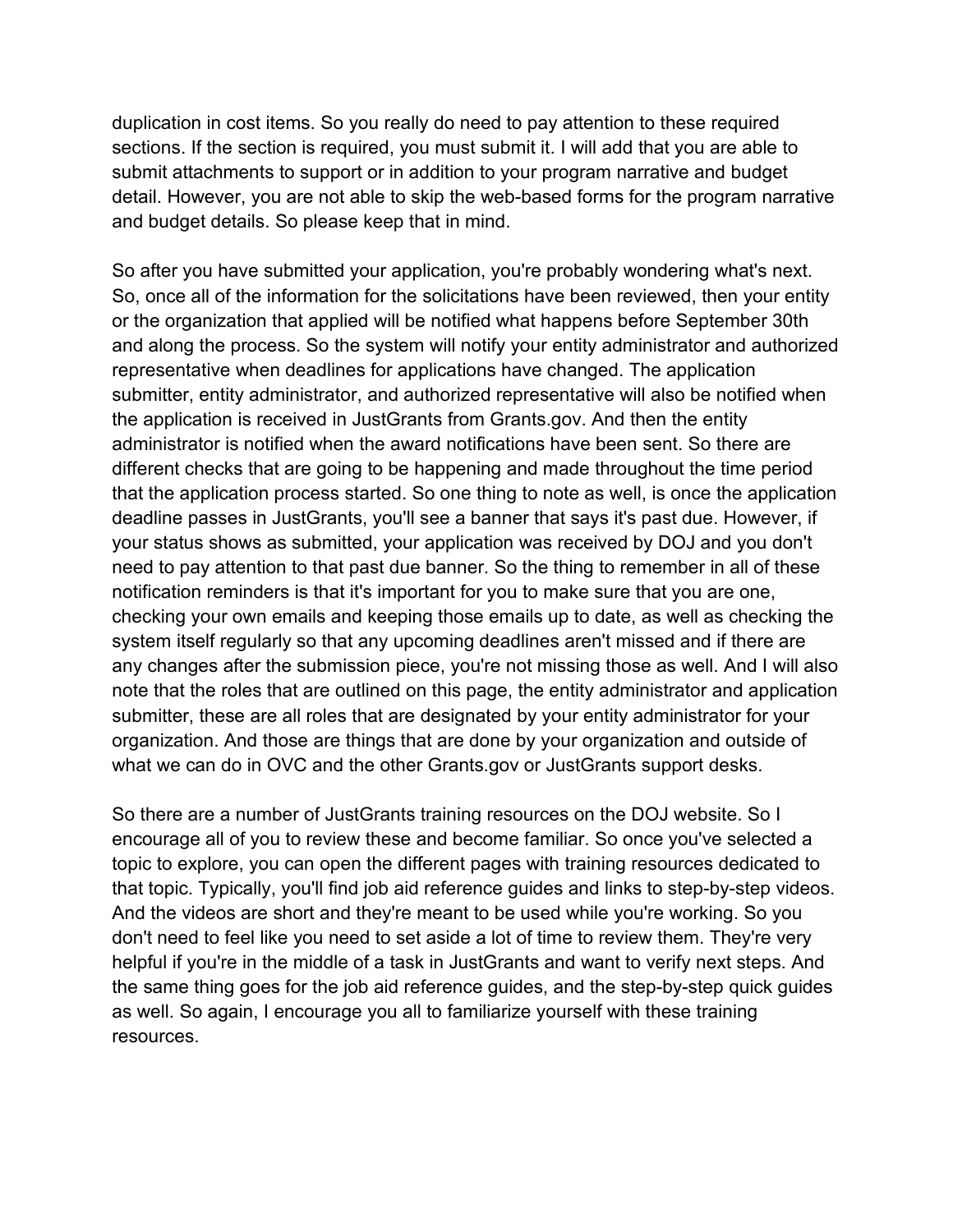The solicitation incorporates the OJP Grant Application Resource Guide by reference in a number of places, so you'll see that very frequently. And so this Grant Application Resource Guide provides guidance to applicants on how to prepare and submit to OJP any applications for funding. And so any changes to that will be highlighted in the solicitation. But for the most part, the Grant Application Resource Guide is a wonderful go-to for how-tos on how to submit your applications and tips as well on how to prepare different sections.

Oh, and also, so this year OVC did something different. We were able--to assist potential applications in developing proposals to submit for our current funding opportunities, we developed a webinar series for our interested stakeholders to learn more about the program's objectives and submission requirements. And there was also like a Q&A held at the end of each webinar. So this four-part series is available from this link. You can also review OVC's current funding opportunities. In addition to our hospital-based solicitation, there are several additional solicitations that are currently open and more are being put out every day. And then you can also sign up for news from OVC to stay up to date with the webinar schedule and other things, other webinars and other resources that OVC puts out throughout the year.

So this next slide goes over several important web resources that are referenced throughout the solicitation and are very useful for you all to keep in mind. So that includes our OVC website, a link to the DOJ Financial Guide. Of course, the links to JustGrants and Grants.gov, a link to the Grants Application Resource Guide that we just mentioned, a link to our OVC Training and Technical Assistance Center, as well as links to the Grant Performance Measurement Reporting tool and our OJP Resource Center. And so here is contact information for our Grants.gov and JustGrants. So these two, we want to make sure that you are taking note of the phone number and email. If you have any tech issues with either Grants.gov or JustGrants and run into any difficulties, please be sure to contact those support desks for assistance. However, if you have any issues or questions around the program requirements for the solicitation, please direct those to the OJP Response Center and you'll see that at the bottom here, and make sure that you are directing those questions to their email or phone, so all of these resources are here to support you as you prepare your applications and apply for this solicitation.

So again, applicants should consider reviewing one or more of the previously recorded application mechanics submitting an application sessions because they will be helpful and give you some how-tos in how to navigate the application process. Also I want to make sure that we are reminding you of the deadlines on the screen here. First part of the application process is submitting the SF-424 and SF-LLL in Grants.gov by the June 8th deadline and that's by 11:59 p.m. eastern standard time on June 8th. And then the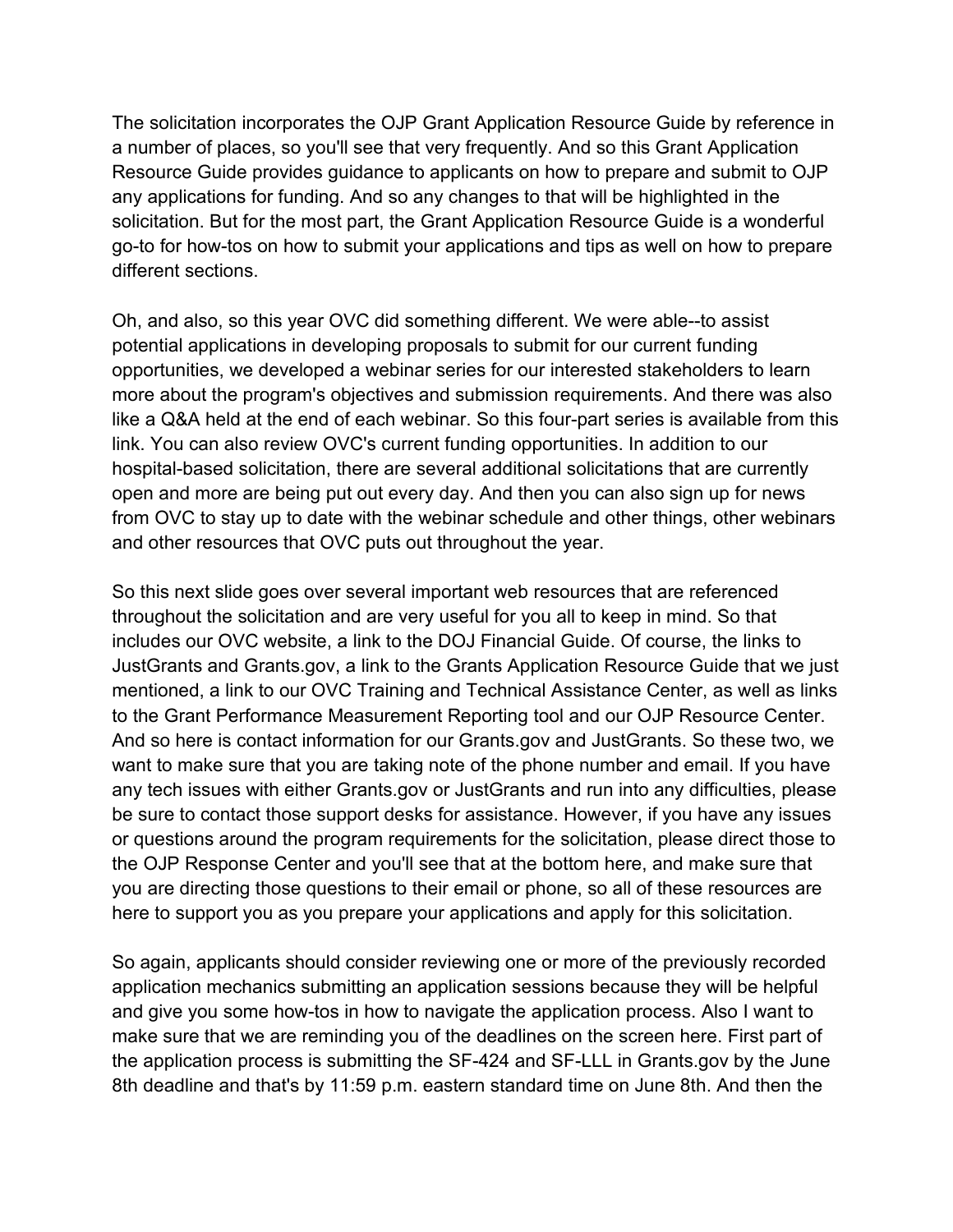second part in the application process is to submit the full application in JustGrants by June 15th at 8:59 p.m. eastern standard time, and those timeframes are established because those are also the times that the support desk for Grants.gov and JustGrants close, and so that's why those timeframes are highlighted here.

And last but not least, I hope you will all stay connected to OVC through our listservs. You can sign up using this link from news on funding opportunities and other announcements, so please do that. Also can't go by without acknowledging our 2022 National Crime Victims' Rights Week, which is this week. The artwork has been available for some time and we hope it inspires your communities to raise awareness about victims' rights. This year's theme is rights, access, equity for all victims. And underscores the importance of helping crime survivors find their justice by enforcing victims' rights, expanding access to services, and ensuring equity and inclusion for all. And we definitely want you to go social with OVC. You can like us on Facebook, follow us on Twitter, and watch us and subscribe to our YouTube channels. And now we reached the time for Q&A. So please submit your questions using the Q&A box and select all panelists.

DARYL FOX: Great. Thanks so much, Sharron. And just a reminder to everybody on the webinar today that the PowerPoint recording and transcript will be posted to the OVC website. So if there's anything you want to go back on and reference, that'll be available. And we will be sending a notice to the registration list for today. So the first question coming in, "Regarding the requirements for using a local evaluation partner. What is meant by local? Is it city, state, region? Is there any more specifics?"

SHARRON FLETCHER: By local, we want it to be someone who is, like, within your city or state and able to connect easily with you. Because again, \$25,000 a year isn't a lot. But we do want that local research partner to have close proximity and be able to really engage and partner in the program.

DARYL FOX: "Regarding fees, is GNA included in that first budget?"

SHARRON FLETCHER: I'm sorry. I'm not familiar with what that is.

DARYL FOX: For that person that did ask the question, if you could just clarify a little bit. I'll go back to that or if you'd like to, you could just contact the OJP Response Center. I'll put this slide back up as well, for everybody that does have follow-up specifics. "How much of the budget should be set aside for travel for OVC-required meetings, including those related to working with the HAVI?"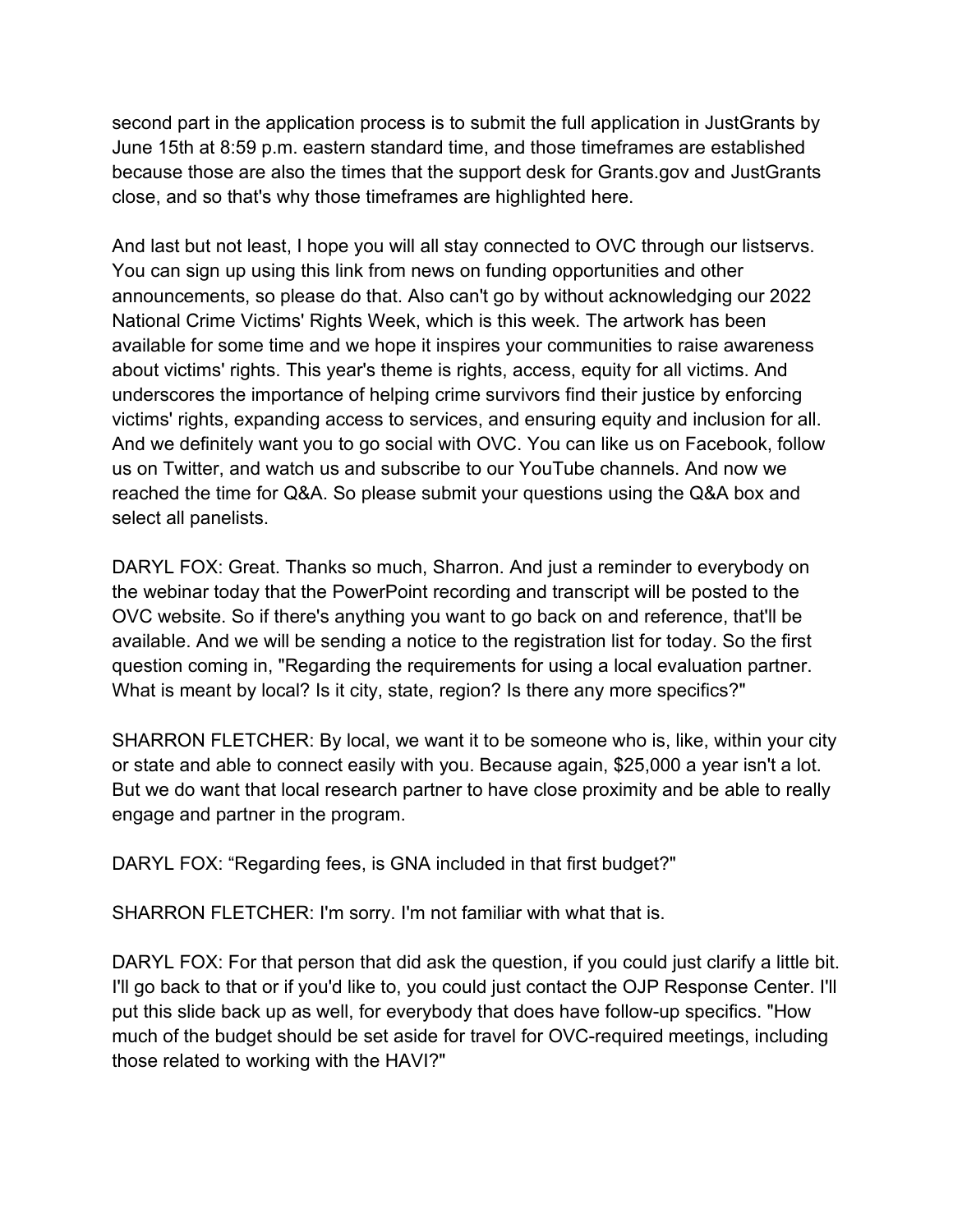SHARRON FLETCHER: We don't have a specific amount dedicated to travel. But you do need to be mindful of incorporating some funding for travel to participate in conferences, meetings, and events. But there's no set amount outlined in the solicitation for that.

DARYL FOX: "Is there a general guideline or definition of community violence for OVC?"

SHARRON FLETCHER: We don't have a specific one, but we do follow what is outlined by the White House Community Violence Intervention Collaborative, so you can look to that link there and what they've outlined that collaborative to be supporting.

DARYL FOX: And this one's specific to the priority areas. "For Priority Area 1, can we demonstrate both A and B are just one of the two?"

SHARRON FLETCHER: You're able to demonstrate both--if you're able to demonstrate both, that is fine.

DARYL FOX: And then a follow up to that, "Also can the 30% be split between two subrecipients or does 30% of the budget have to go to one culturally specific organization?"

SHARRON FLETCHER: It can be split amongst however many subrecipients there are. It's more about the 30% being reflected in the budget, not how many entities. So the 30% is like that minimum percent that has to be supporting a culturally specific organization, so it can be one or more.

DARYL FOX: And for this particular person, "In a previous OVC grant award, they used an evaluator researcher from a different department within the same institution. They want to do that again, although through a different researcher, but are worried that this will not be viewed as independent giving the wording in this particular solicitation."

SHARRON FLETCHER: No, that would not be what we would prefer and the requirement is that you use independent researchers. So that means that they would not be in your organization.

DARYL FOX: "And the amount for \$500,000 is for 24 months?"

SHARRON FLETCHER: Yes, that is correct. Awards will be made up to \$500,000 for a 24-month award period.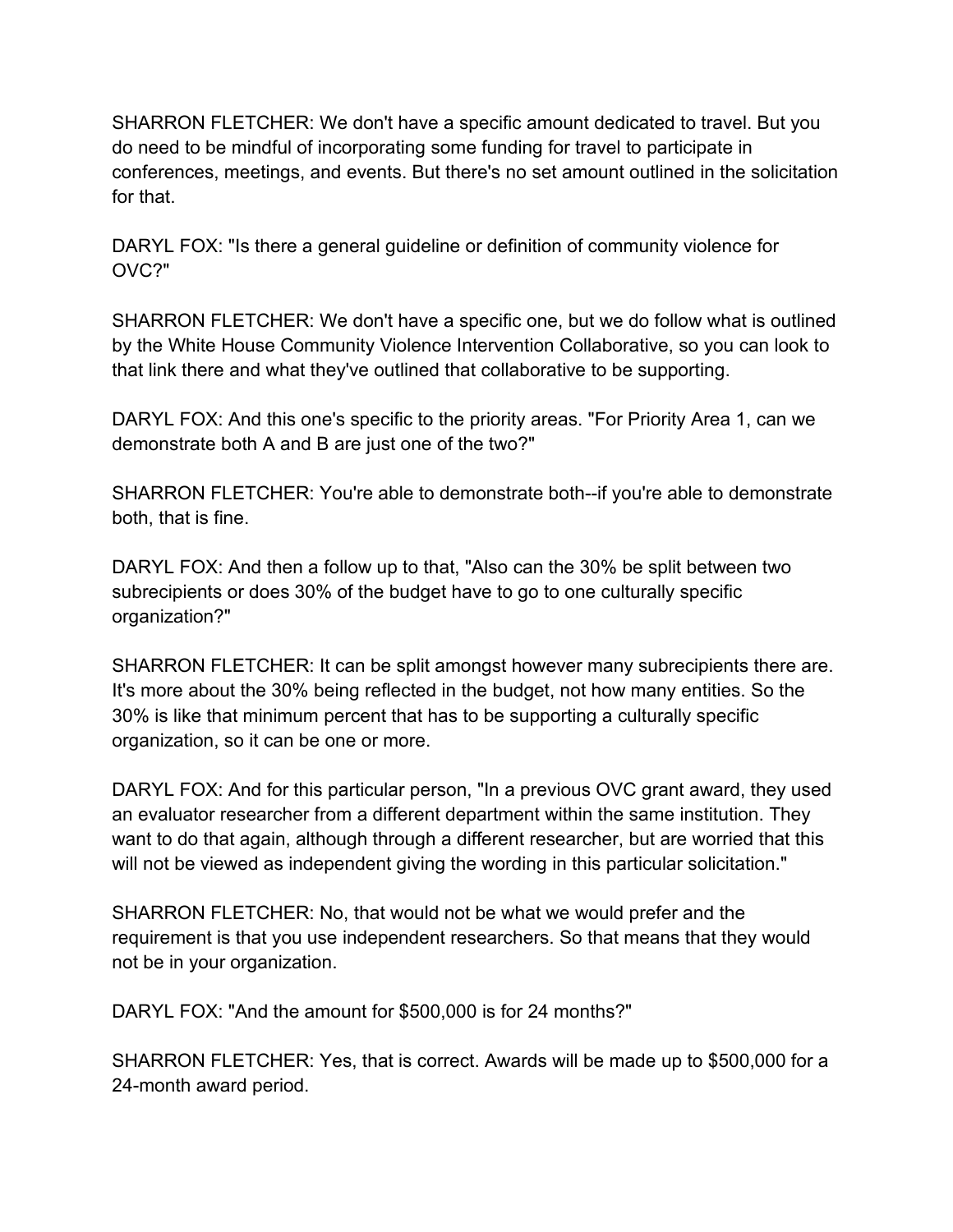DARYL FOX: "Regarding budget and indirect costs, is there a percentage limit for the amount of indirect costs that can be included?" This particular person works for a hospital, it typically requires 64% indirect rate. So they're wondering if there's a cap for these indirect costs.

SHARRON FLETCHER: No, we do not have a cap on the amount of indirect costs that can be charged. But you do of course, raise an important issue and that we would hope that you could negotiate that rate down so that you can use as much funding as possible to support the program, but that would be a local decision for your hospital to make.

DARYL FOX: "Are software costs an allowable expense in this solicitation?"

SHARRON FLETCHER: Yes, you are allowed to purchase software to support the program.

DARYL FOX: "Is there a requirement to serve the full gamut of crime victims? Is there any way to focus on one population like sexual assault victims or domestic abuse victims?"

SHARRON FLETCHER: All of the projects funded from this solicitation must be focused on supporting victims of community violence and/or victims of gun violence.

DARYL FOX: "And just confirming that institutions of higher education are eligible to apply?"

SHARRON FLETCHER: Yes, they are and you can review the eligibility requirements on the front page of the solicitation.

DARYL FOX: "Does the research integrity attachment apply if we are only doing process and implementation evaluation and not involving human subjects research that would require an IRB?"

SHARRON FLETCHER: No, you do not need to submit the research and integrity attachment. You are correct, since this evaluation will not involve human subjects.

DARYL FOX: "Page 14 mentions letters of support but has no other text. Are we allowed and are encouraged to submit letters of support for this application?"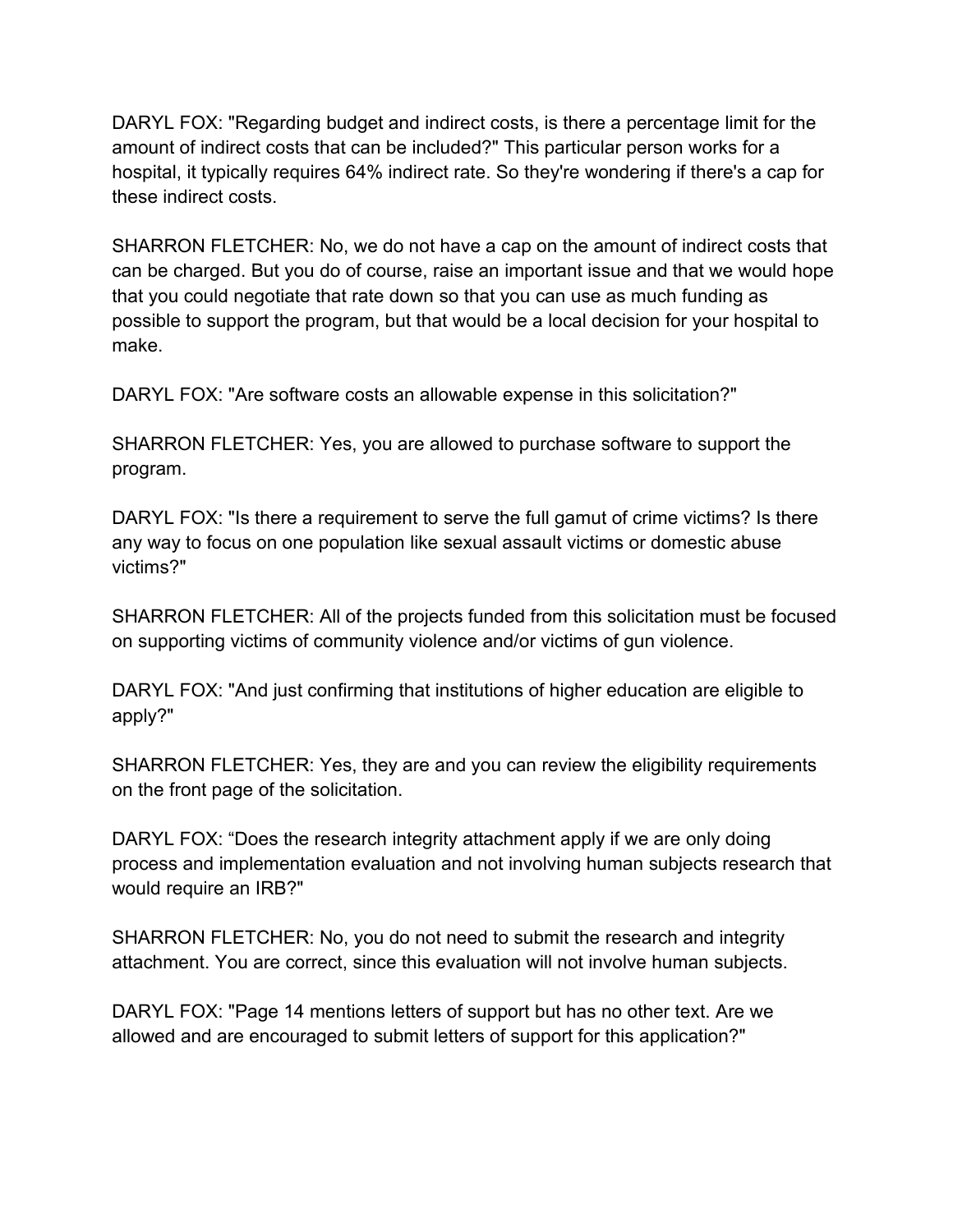SHARRON FLETCHER: Yes, you are allowed and encouraged to submit letters of support for this.

DARYL FOX: "Are existing HVIPs able to acquire additional funding on this solicitation?"

SHARRON FLETCHER: Yes, by existing, I hope you mean not OVC funded at the moment. But yes, so this project is specifically for existing HVIPs to expand or continue support for their programs.

DARYL FOX: "If one is not sure if they have a CVIC in their community, is there a way to help determine that if there is such a local entity?"

SHARRON FLETCHER: The CVIC Collaborative is not all encompassing. It's specifically the organizations that are listed in the link or the cities that are listed in the link to the CVIC Program. So that priority consideration will be specifically only for the hospital-based programs that exist in those cities.

DARYL FOX: "Regarding the requirement to partner with a local data research entity, does this apply even to academic medical centers that may be applying for funding?"

SHARRON FLETCHER: Yes, every project must have a local research partner that is independent from their organization.

DARYL FOX: And then following up on the budgeting for travel, a couple questions. "How many meetings, is there a set amount anticipated? And then will there be an annual required OVC grantee meeting in addition to some number of HAVI meetings?"

SHARRON FLETCHER: I would say that we don't have at this point a specific number for that, but I would encourage you to plan at least for one meeting with the HAVI as far as the travel piece goes.

DARYL FOX: "Should the researcher have prior published work around the victim and anti-violence areas?"

SHARRON FLETCHER: That is not a requirement of the solicitation. However, if your program feels that that is a requirement, that is a decision that you would need to make.

DARYL FOX: And I'm not sure this acronym, "Would a LOS from a HAVI be considered a conflict of interest?"